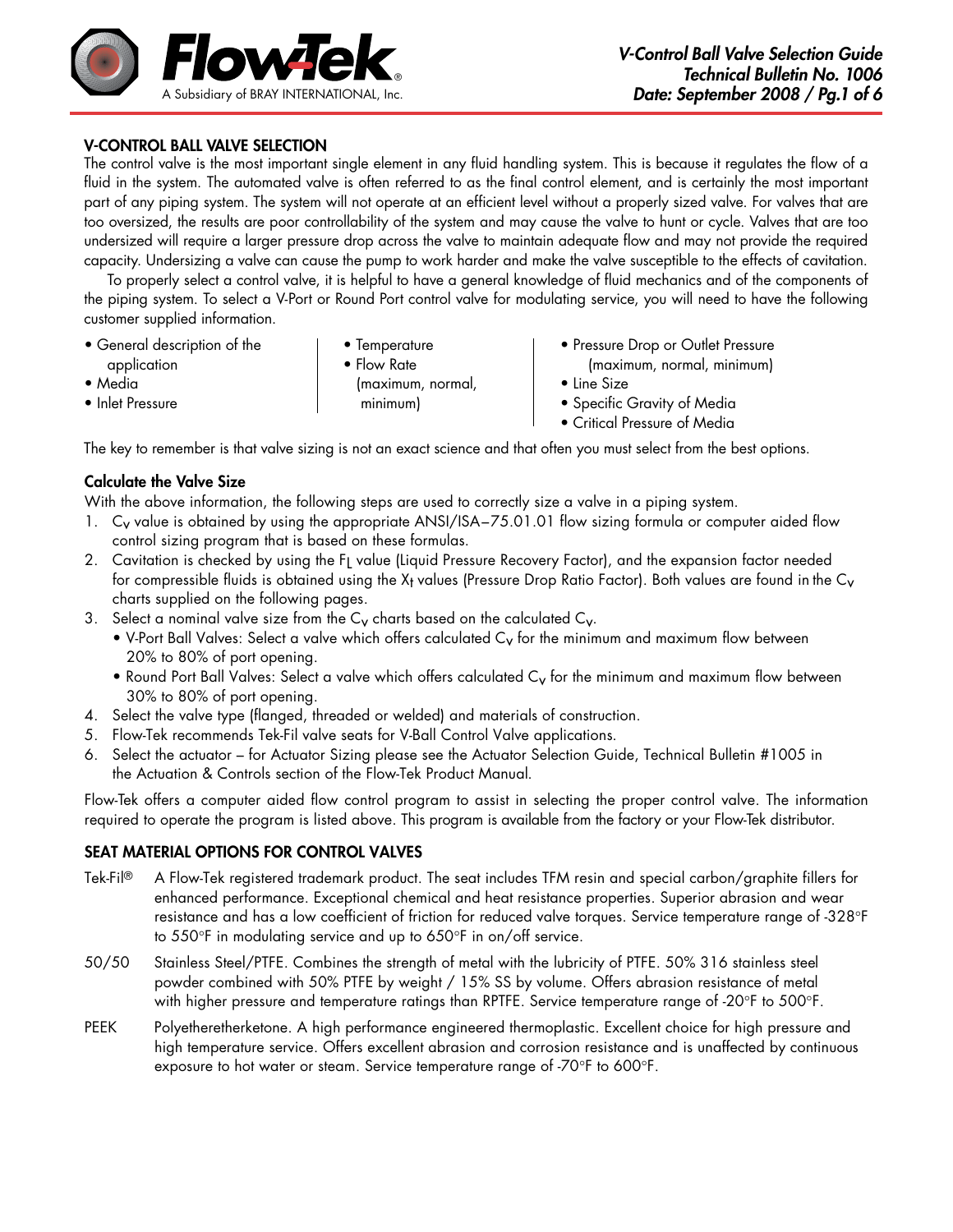

## V-Control ball valve flow coefficient Cv Charts

|                |                                    |        | Standard Port 3/4" to 2-1/2" Triad and Standard Port 2" to 12" RF 15/30 |       |              |        |             |               |                |               |                |                |  |  |
|----------------|------------------------------------|--------|-------------------------------------------------------------------------|-------|--------------|--------|-------------|---------------|----------------|---------------|----------------|----------------|--|--|
|                | Percent and angle of Ball Rotation |        |                                                                         |       |              |        |             |               |                |               |                |                |  |  |
| Valve<br>Size  | V-Port<br>Angle                    | 0%     | 10%                                                                     | 20%   | 30%          | 40%    | 50%         | 60%           | 70%            | 80%           | 90%            | 100%           |  |  |
| 3/4"           | 15°                                | 0      | 0.02                                                                    | 0.08  | 0.20         | 0.28   | 0.44        | 0.71          | 0.86           | 1.2           | 1.52           | 1.81           |  |  |
| 3/4"           | 30°                                | 0      | 0.02                                                                    | 0.11  | 0.24         | 0.41   | 0.67        | 1             | 1.39           | 1.94          | 2.55           | 3.04           |  |  |
| 3/4"           | 60°                                | 0      | 0.02                                                                    | 0.13  | 0.36         | 0.55   | 0.97        | 1,55          | 2.23           | 3.56          | 5.01           | 6,74           |  |  |
| 3/4"           | 90°                                | 0      | 0.02                                                                    | 0.38  | 0.60         | 0.75   | 1.42        | 2.29          | 3.38           | 5.53          | 8.31           | 10.46          |  |  |
| 1 <sup>n</sup> | 15°                                | 0      | 0.02                                                                    | 0.14  | 0.42         | 0.66   | 1.04        | 1.7           | 2.13           | 2.87          | 3.68           | 4.32           |  |  |
| 1 <sup>n</sup> | 30 <sup>o</sup>                    | 0      | 0.02                                                                    | 0.21  | 0.56         | 0.96   | 1.58        | 2.39          | 3.43           | 4.62          | 6.15           | 7.26           |  |  |
| 1"             | 60°                                | 0      | 0.02                                                                    | 0.30  | 0.78         | 1.24   | 2.27        | 3.59          | 5.28           | 8.29          | 11.6           | 15.5           |  |  |
| 1 <sup>0</sup> | 90°                                | 0      | 0.02                                                                    | 0.48  | 1.23         | 2.30   | 3.50        | 5.4           | 7.7            | 10.8          | 12.1           | 19.7           |  |  |
| $1 - 1/4"$     | 15°                                | 0      | 0.02                                                                    | 0.20  | 0.60         | 0.95   | 1.50        | 2.44          | 3.06           | 4.13          | 5.29           | 6.21           |  |  |
| $1 - 1/4"$     | $30^{\circ}$                       | 0      | 0.02                                                                    | 0.30  | 0.81         | 1.38   | 2.27        | 3.44          | 4.93           | 6.64          | 8.94           | 10.44          |  |  |
| $1 - 1/4"$     | 60°                                | o      | 0.02                                                                    | 0.43  | 1.12         | 1.78   | 3.26        | 5.16          | 7.59           | 11.92         | 16.68          | 22.28          |  |  |
| $1 - 1/4$      | 90°                                | 0      | 0.02                                                                    | 0.69  | 1.77         | 3.31   | 503         | 7.76          | 11.07          | 15.53         | 17.39          | 28.32          |  |  |
| $1 - 1/2"$     | 15°                                | 0      | 0.02                                                                    | 0.23  | 0.71         | 1.42   | 2.35        | 3.44          | 5.04           | 6.92          | 9.24           | 11.06          |  |  |
| $1 - 1/2"$     | 30 <sup>o</sup>                    | 0      | 0.02                                                                    | 0.41  | 1.16         | 2.12   | 3.51        | 5.22          | 7.56           | 10.28         | 13.71          |                |  |  |
| $1 - 1/2"$     | $60^{\circ}$                       | 0      | 0.02                                                                    | 0.57  | 1.74         | 2.99   |             |               |                |               |                | 16.28          |  |  |
| $1 - 1/2"$     | 90°                                | 0      | 0.02                                                                    | 0.66  | 2.48         | 4,59   | 5.59<br>874 | 9.07<br>14.55 | 13.16<br>20.63 | 19.8<br>30.07 | 28.42<br>44.25 | 37.51<br>57.75 |  |  |
|                |                                    |        |                                                                         |       |              |        |             |               |                |               |                |                |  |  |
| 2"<br>2"       | 15°                                | 0      | 0.02                                                                    | 0.33  | 1.02         | 2.03   | 3.36        | 492           | 7.2            | 9.88          | 13.2           | 15.8           |  |  |
| 2"             | $30^{\circ}$                       | 0      | 0.02                                                                    | 0.55  | 1.72         | 3.65   | 6.00        | 8.26          | 12.1           | 16.6          | 22.2           | 29.00          |  |  |
| 2 <sup>n</sup> | 60°<br>90°                         | 0<br>0 | 0.02                                                                    | 0.70  | 2.64<br>3.30 | 4.90   | 9.32        | 15.5          | 22.2           | 32.1          | 47.2           | 61.6           |  |  |
|                |                                    |        | 0.02                                                                    | 0.88  |              | 6.13   | 11.65       | 19.4          | 27.5           | 40.1          | 59             | 77             |  |  |
| $2 - 1/2"$     | 15 <sup>o</sup>                    | 0      | 0.02                                                                    | 0.47  | 1.50         | з      | 4.80        | 7.2           | 10.37          | 14.42         | 19.38          | 23.39          |  |  |
| $2 - 1/2"$     | 30°                                | 0      | 0.02                                                                    | 0.80  | 2.55         | 5.07   | 8.27        | 12.02         | 17.82          | 24.57         | 32.42          | 37.65          |  |  |
| $2 - 1/2"$     | 60°                                | 0      | 0.03                                                                    | 1.02  | 3.92         | 7.01   | 13.89       | 22.91         | 32.87          | 46.55         | 70.26          | 91.52          |  |  |
| $2 - 1/2"$     | 90°                                | 0      | 0.03                                                                    | 1.28  | 4.91         | 9.15   | 17.12       | 28.52         | 37.46          | 58.68         | 86.87          | 112.82         |  |  |
| 3"             | 15°                                | 0      | 0.04                                                                    | 0.56  | 1.85         | 4.17   | 6           | 8.41          | 12.2           | 16.71         | 19.92          | 24             |  |  |
| 3"             | $30^{\circ}$                       | 0      | 0.05                                                                    | 0.75  | 2.60         | 5.95   | 10          | 16.78         | 24.38          | 33.62         | 43.72          | 53.83          |  |  |
| 3"             | 60°                                | 0      | 0.07                                                                    | 0.95  | 4.20         | 9.91   | 18.40       | 29.02         | 46.12          | 66.88         | 93.91          | 121.06         |  |  |
| 3"             | 90°                                | 0      | 0.08                                                                    | 1.20  | 5.45         | 13.21  | 25.75       | 43.41         | 66.23          | 100.91        | 148.65         | 225            |  |  |
| 4"             | 15°                                | 0      | 0.05                                                                    | 0.22  | 1.58         | 2.48   | 4.52        | 8.21          | 11.94          | 18.61         | 27.94          | 41.5           |  |  |
| 4"             | 30 <sup>o</sup>                    | 0      | 0.07                                                                    | 0.44  | 1.89         | 4.62   | 9.18        | 16.13         | 23.51          | 36.63         | 55.22          | 81.74          |  |  |
| 4"             | 60°                                | 0      | 0.10                                                                    | 1.03  | 4.59         | 11.34  | 24.68       | 37.37         | 54.47          | 84.86         | 127.91         | 189.92         |  |  |
| 4"             | $90^\circ$                         | 0      | 0.14                                                                    | 1.85  | 8.27         | 20.41  | 37.05       | 66.98         | 98.04          | 150.5         | 230.34         | 340.86         |  |  |
| 6"             | 15°                                | 0      | 0.06                                                                    | 0.32  | 2.26         | 3,56   | 6.48        | 11.78         | 17.14          | 26.7          | 40.09          | 59.54          |  |  |
| 6"             | 30 <sup>o</sup>                    | 0      | 0.10                                                                    | 0.64  | 2.71         | 6.62   | 13.17       | 23.14         | 33.74          | 52.56         | 79.23          | 117.28         |  |  |
| 6"             | 60°                                | 0      | 0.15                                                                    | 1.47  | 6.59         | 16.27  | 35.41       | 53.61         | 78.15          | 121.75        | 183.52         | 272.5          |  |  |
| 6"             | 90°                                | 0      | 0.20                                                                    | 2.66  | 11.86        | 29.28  | 53.16       | 96.09         | 140.67         | 215.93        | 330.48         | 489.06         |  |  |
| 8"             | 15 <sup>o</sup>                    | 0      | 0.15                                                                    | 0.74  | 5.26         | 8.28   | 15.05       | 27.36         | 39.81          | 62.02         | 93.14          | 138.32         |  |  |
| 8"             | 30°                                | 0      | 0.23                                                                    | 1.48  | 6.29         | 15.39  | 30.59       | 53.77         | 78.38          | 122.11        | 184.07         | 272.46         |  |  |
| 8"             | 60°                                | 0      | 0.34                                                                    | 3.42  | 15.30        | 37.79  | 82.27       | 124.55        | 181.56         | 282.85        | 426.36         | 633.08         |  |  |
| ${\bf 8}^n$    | 90°                                | 0      | 0.46                                                                    | 6.18  | 27.55        | 68.02  | 123.50      | 223.25        | 326.8          | 501.66        | 767.79         | 1136.2         |  |  |
| 10"            | 15°                                | 0      | 0.30                                                                    | 1.44  | 10.25        | 16.13  | 29.30       | 53.28         | 77.52          | 120.77        | 182.04         | 269.36         |  |  |
| 10"            | $30^{\circ}$                       | 0      | 0.44                                                                    | 2.89  | 12.88        | 31.75  | 57.72       | 104.71        | 152.63         | 237.8         | 358.46         | 530.58         |  |  |
| 10"            | 60°                                | 0      | 0.67                                                                    | 6.66  | 29.79        | 73.59  | 160.21      | 242.53        | 353.57         | 550.82        | 830.28         | 1232.8         |  |  |
| 10"            | 90°                                | 0      | 0.89                                                                    | 12.03 | 53.65        | 150.00 | 300.00      | 500.00        | 725.00         | 1020.00       | 1495.2         | 2212.7         |  |  |
| 12"            | 15 <sup>o</sup>                    | 0      | 0.58                                                                    | 2.77  | 19.73        | 31.05  | 56.40       | 102.56        | 149.23         | 232.48        | 350.43         | 518.52         |  |  |
| 12"            | $30^{\circ}$                       | 0      | 0.85                                                                    | 5.56  | 24.79        | 61.12  | 111.11      | 201.57        | 293.81         | 457.77        | 690.04         | 1021.37        |  |  |
| 12"            | $60^\circ$                         | 0      | 1.29                                                                    | 12.82 | 57.35        | 141.66 | 308.40      | 466.87        | 680.62         | 1060.33       | 1598.29        | 2373.14        |  |  |
| 12"            | 90°                                | 0      | 1.71                                                                    | 23.16 | 103.28       | 250.00 | 550.00      | 900.00        | 1325.00        | 1880.55       | 2878.26        | 4259.45        |  |  |
|                |                                    |        |                                                                         |       |              |        |             |               |                |               |                |                |  |  |
|                | FI                                 | 0      | 0.96                                                                    | 0.95  | 0.94         | 0.93   | 0.92        | 0.90          | 0.89           | 0.86          | 0.82           | 0.75           |  |  |
|                | Xt                                 | 0      | 0.98                                                                    | 0.77  | 0.71         | 0.67   | 0.64        | 0.63          | 0.62           | 0.55          | 0.43           | 0.40           |  |  |
|                |                                    |        |                                                                         |       |              |        |             |               |                |               |                |                |  |  |

FI = Liquid Pressure Recovery Factor Xt= Pressure Drop Ratio Factor (Gas)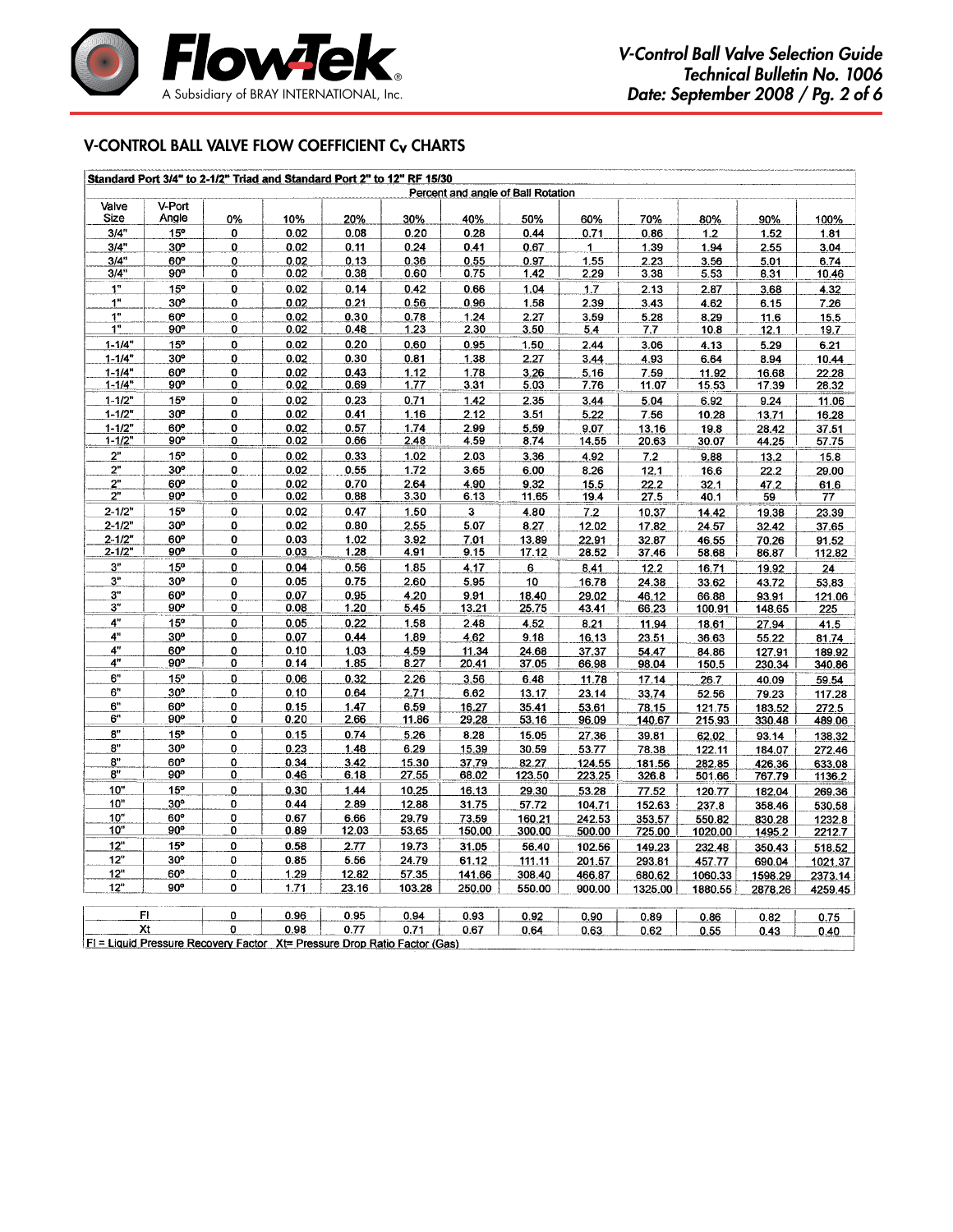

## V-Control ball valve flow coefficient Cv Charts

|                          |                 |                | Full Port 1/2" to 4" Triad and 1/2" to 12" F15/3 |                |                     | Percent and Angle of Ball Rotation |                  |                  |                   |                   |                    |                    |
|--------------------------|-----------------|----------------|--------------------------------------------------|----------------|---------------------|------------------------------------|------------------|------------------|-------------------|-------------------|--------------------|--------------------|
| Valve                    | V-Port          |                |                                                  |                |                     |                                    |                  |                  |                   |                   |                    |                    |
| Size                     | Angle           | 0%             | 10%                                              | 20%            | 30%                 | 40%                                | 50%              | 60%              | 70%               | 80%               | 90%                | 100%               |
| $1/2$ "                  | 15 <sup>o</sup> | $\mathbf 0$    | 0.04                                             | 0.17           | 0.43                | 0.68                               | 0.98             | 1.62             | 2.09              | 2.84              | 3.61               | 4.18               |
| 1/2"                     | 30 <sup>o</sup> | 0              | 0.04                                             | 0.23           | 0.47                | 0.77                               | 1.19             | 1.83             | 2.47              | 3.43              | 4.65               | 5.55               |
| $1/2$ "                  | 60°             | 0              | 0.04                                             | 0.28           | 0.73                | 1.11                               | 1.83             | 2.92             | 4.29              | 7.00              | 9.43               | 12.78              |
| 1/2"                     | 90              | 0              | 0.06                                             | 0.47           | 0.85                | 1.28                               | 2.05             | 3.24             | 4.74              | 8.26              | 11.61              | 14.72              |
| 3/4"                     | 15°             | 0              | 0.05                                             | 0.20           | 0.51                | 0.88                               | 1.30             | 2.13             | 2.75              | 3.74              | 4.75               | 5.51               |
| 3/4"                     | $30^{\circ}$    | 0              | 0.07                                             | 0.30           | 0.61                | 0.99                               | 1.57             | 2.42             | 3.25              | 4.52              | 6.12               | 7.30               |
| 3/4"<br>3/4"             | 60°<br>90°      | 0<br>0         | 0.07<br>0.08                                     | 0.35<br>0.59   | 0.93<br><u>1.11</u> | 1.46<br>1.69                       | 2.42<br>2.69     | 3.85<br>4.27     | 5.64<br>6.24      | 9.21<br>10.85     | 12.41<br>15.28     | 16.25<br>19.37     |
| 1"                       | $15^\circ$      |                |                                                  |                |                     |                                    |                  |                  |                   |                   |                    | 9.84               |
| 1 <sup>H</sup>           | 30 <sup>o</sup> | $\pmb{0}$<br>0 | 0.06<br>0.08                                     | 0.30<br>0.45   | 0.93<br>1.25        | 1.49<br>2.06                       | 2.31<br>3.54     | 3.75<br>5.30     | 4.67<br>7.70      | 6.47<br>10.49     | 8.46<br>12.84      |                    |
| 1 <sup>n</sup>           | 60°             | $\mathbf 0$    | 0.09                                             | 0.68           | 1.74                | 2.78                               | 5.13             | 8.00             | 11.88             | 18.71             | 23.22              | 15.48<br>32.81     |
| 1 <sup>n</sup>           | $90^{\circ}$    | 0              | 0.11                                             | 0.93           | 2.78                | 5.09                               | 7.74             | <u>12.20</u>     | 17.33             | 22.50             | 31.40              | 43.89              |
| $1 - 1/4"$               | 15 <sup>o</sup> | $\mathbf 0$    | 0.03                                             | 0.27           | 0.83                | 1.64                               | 2.78             | 4.07             | 5.88              | 7.99              | 10.81              | 12.82              |
| $1 - 1/4$                | 30 <sup>o</sup> | 0              | 0.05                                             | 0.48           | 1.37                | 2.47                               | 4.12             | 6.08             | 8.82              | 11.76             | 14.87              | 17.37              |
| $1 - 1/4$                | 60°             | $\mathbf 0$    | 0.07                                             | 0.67           | 2.04                | 3.41                               | 6.47             | 10.80            | 15.39             | 22.35             | 33.37              | 43.45              |
| $1 - 1/4$                | $90^\circ$      | 0              | 0.08                                             | 0.78           | 2.92                | 5.41                               | 10.23            | 17.28            | 25.50             | 35.60             | 51.76              | 65.81              |
| $1 - 1/2"$               | 15°             | 0              | 0.05                                             | 0.37           | 1.15                | 2.26                               | 3,82             | 5.59             | 8.08              | 10.99             | 14.86              | 17.62              |
| $1 - 1/2"$               | 30 <sup>o</sup> | $\overline{0}$ | 0.07                                             | 0.65           | 1.88                | 3.39                               | 5.66             | 8.36             | 12.12             | 16.17             | 20.44              | 23.88              |
| $1 - 1/2"$               | 60°             | 0              | 0.09                                             | 0.92           | 2.81                | 4.69                               | 8.89             | 14.85            | 21.16             | 30.73             | 45.88              | 59.74              |
| $1 - 1/2"$               | 90°             | 0              | 0.10                                             | 1.07           | 4.01                | 7.44                               | 14.06            | 22.60            | 31.90             | 48.03             | <u>71.17</u>       | 90.49              |
| 2"                       | 15°             | 0              | 0.06                                             | 0.69           | 2.23                | 4.45                               | 7.24             | 10.68            | 15.38             | 21.39             | 28.75              | 34.69              |
| 2"                       | $30^{\circ}$    | 0              | 0.09                                             | 1.18           | 3.79                | 7.53                               | 12.26            | 17.83            | 26.44             | 36.45             | 48.09              | 55,85              |
| 2"                       | 60°             | 0              | 0.11                                             | 1.51           | 5.80                | 10.39                              | 20.60            | 33.98            | 48.75             | 69.04             | 104.23             | 135.75             |
| 2"                       | 90°             | 0              | 0.16                                             | 1.89           | 7.28                | 13.58                              | 25.38            | 42.30            | 55.56             | 87.04             | 129.75             | 167.34             |
| $2 - 1/2"$               | 15 <sup>o</sup> | 0              | 0.07                                             | 0.77           | 2.40                | 5.23                               | 8.06             | 11.73            | 16.42             | 22.31             | 27.24              | 31.30              |
| $2 - 1/2"$               | $30^{\circ}$    | 0              | 0.09                                             | 1.15           | 4.42                | 7.91                               | 13.39            | 20.05            | 30.43             | 41.92             | 56.30              | 76.95              |
| $2 - 1/2"$<br>$2 - 1/2"$ | 60°<br>90°      | 0<br>0         | 0.13<br>0.17                                     | 1.46<br>1.83   | 5.91<br>7.29        | 11.90<br>16.45                     | 23.24<br>31.16   | 37.92<br>53.53   | 59.31<br>77.89    | 83.29<br>118.29   | 113.65             | 162.50             |
| 3"                       | 15°             | 0              | 0.08                                             | 0.89           | 2.96                | 6.65                               | 9.58             | 13.42            | 19.47             |                   | 177.32             | 239.45             |
| 3"                       | 30 <sup>o</sup> | $\pmb{0}$      | 0.12                                             | 1.20           | 4.15                | 9.49                               | 15.96            | 26.78            | 38.91             | 26.67<br>53.31    | 31.79<br>69.77     | 38.31<br>85.91     |
| 3"                       | 60°             | $\bf{0}$       | 0.15                                             | 2.89           | 6.70                | 15.82                              | 29.36            | 46.32            | 73.60             | 106.74            | 149.88             | 193.20             |
| 3 <sup>n</sup>           | 90°             | $\overline{0}$ | 0.20                                             | 4.12           | 8.65                | 21.09                              | 41.09            | 69.27            | 105.91            | 161.04            | 237.23             | 359.21             |
| $4"$                     | 15 <sup>o</sup> | 0              | 0.11                                             | 1.40           | 3.73                | 8.86                               | 16.76            | 27.91            | 41.85             | 59.24             | 75.49              | 96.37              |
| 4"                       | $30^{\circ}$    | $\bf{0}$       | 0.16                                             | 1.75           | 7.84                | 18.59                              | 35.21            | 58.60            | 87.89             | 124.41            | 158.53             | 196.35             |
| 4"                       | 60°             | 0              | 0.26                                             | 2.20           | 12.44               | 33.67                              | 62.98            | 106.26           | 160.49            | 233.96            | 329.50             | 437.29             |
| 4"                       | 90°             | 0              | 0.35                                             | 4.37           | 19.68               | 50.29                              | 91.83            | 157.43           | 240.51            | 365.15            | 546.62             | 830.86             |
| 6"                       | 15°             | $\pmb{0}$      | 0.20                                             | 2.50           | 6.64                | 15.77                              | 29.85            | 49.70            | 74.54             | 105.51            | 134.44             | 171.62             |
| 6"                       | 30°             | 0              | 0.29                                             | 3.12           | 13.97               | 33.11                              | 62.70            | 104.37           | 156.53            | 221.56            | 282.33             | 349.69             |
| 6"                       | 60°             | $\mathbf 0$    | 0.46                                             | 5.41           | 22.15               | 59.97                              | 112.16           | 189.24           | 285.82            | 416.68            | 586.83             | 800.80             |
| 6"                       | $90^\circ$      | 0              | 0.66                                             | 7.79           | 35.05               | 89.56                              | 163.55           | 280.37           | 428.34            | 650.32            | 973.50             | 1479.70            |
| 8"                       | 15°             | o              | 0.34                                             | 4.23           | 11.32               | 26.84                              | 50.80            | 84.58            | 126.84            | 195,00            | 345.50             | 692.07             |
| 8"                       | 30 <sup>o</sup> | 0              | 0.49                                             | 5.32           | 23.77               | 56.35                              | 106.70           | 177.62           | 266.39            | 377.06            | 480.47             | 595.11             |
| 8 <sup>n</sup>           | 60°             | 0              | 0.79                                             | 6.66           | 23.81               | 102.06                             | 190.87           | 322.06           | 486.41            | 709.11            | 998.69             | 1325.38            |
| 8"                       | 90°             | 0              | 1.05                                             | 13.26          | 59.64               | 152.42                             | 278.33           | 477.14           | 728.96            | 1106.69           | 1656.77            | 2518.18            |
| 10"                      | 15°             | 0              | 0.53                                             | 6.62           | 17.69               | 41.94                              | 79.38            | 132.15           | 198.20            | 350.00            | 545.00             | 856.36             |
| 10"                      | $30^{\circ}$    | 0              | 0.77                                             | 8.31           | 37.14               | 88.05                              | 166.73           | 277.53           | 416.24            | 589.16            | 750.74             | 929.87             |
| 10"<br>10"               | 60°<br>90°      | 0<br>0         | 1.23<br>1.64                                     | 10.41<br>20.72 | 37.20<br>93.20      | 159.47<br>238.16                   | 298.23<br>434.90 | 503.22<br>745.53 | 760.02            | 1107.99           | 1560.45<br>2588.70 | 2070.90            |
| 12"                      | 15°             |                | 0.74                                             |                |                     |                                    |                  |                  | 1139.00           | 1729.20           |                    | 3934.65            |
| 12"                      | $30^{\circ}$    | 0<br>0         | 1.07                                             | 9.26<br>11.63  | 24.76<br>52.00      | 58.72<br>123.27                    | 111.13<br>233.42 | 185.01           | 277.47            | 564.00            | 1101.07            | 1638.90            |
| 12"                      | $60^{\circ}$    | 0              | 1.72                                             | 14.57          | 52.08               | 223.25                             | 417.52           | 388.54<br>704.51 | 582.73<br>1064.03 | 824.82<br>1551.19 | 1051.03            | 1301.81<br>2899.26 |
| 12"                      | $90^\circ$      | 0              | 2.29                                             | 29.00          | 130.47              | 333.42                             | 608.85           | 1043.74          | 1594.59           | 2420.88           | 2184.63<br>3624.18 | 5508.51            |
|                          |                 |                |                                                  |                |                     |                                    |                  |                  |                   |                   |                    |                    |
|                          | FL.             | 0              | 0.96                                             | 0.95           | 0.94                | 0.93                               | 0.92             | 0.90             | 0.89              | 0.86              | 0.82               | 0.75               |
|                          | Xt              | 0              | 0.98                                             | 0.77           | 0.71                | 0.67                               | 0.64             | 0.63             | 0.62              | 0.55              | 0.43               | 0.40               |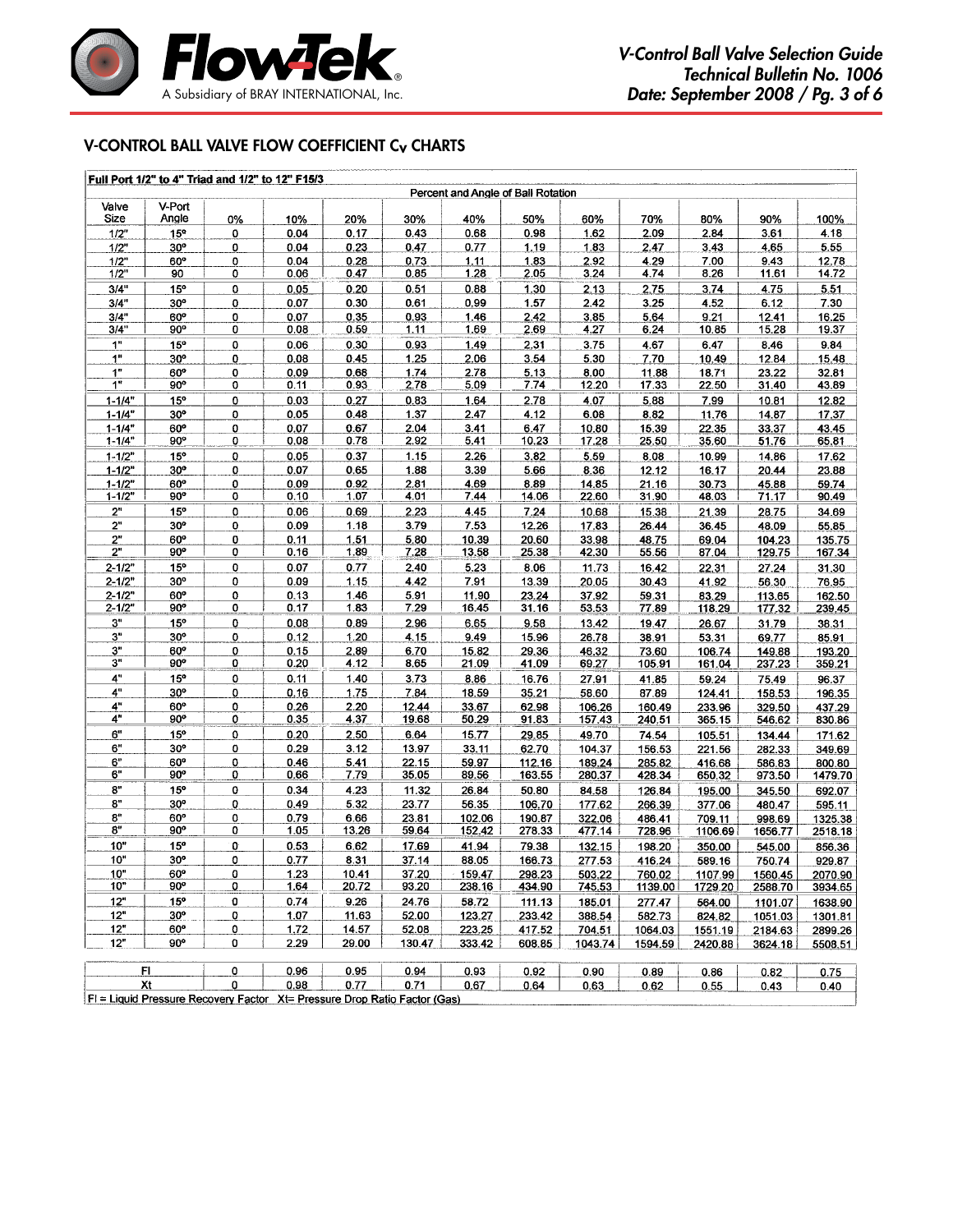

# Round Port ball valve flow coefficient Cv Charts

|                      |                                    | Standard Port - 3/4" to 2-1/2" SP Triad and 1" to 12" RF15/30 |        |         |         |         |         |         |         |         |         |  |  |  |
|----------------------|------------------------------------|---------------------------------------------------------------|--------|---------|---------|---------|---------|---------|---------|---------|---------|--|--|--|
|                      | Percent and Angle of Ball Rotation |                                                               |        |         |         |         |         |         |         |         |         |  |  |  |
| Valve<br><b>Size</b> | 0%                                 | 10%                                                           | 20%    | 30%     | 40%     | 50%     | 60%     | 70%     | 80%     | 90%     | 100%    |  |  |  |
| 3/4"                 | 0                                  | 0.21                                                          | 0.43   | 0.70    | 1.05    | 1.62    | 2.64    | 4.00    | 6.40    | 9.60    | 12.00   |  |  |  |
| 1"                   | 0                                  | 0.58                                                          | 1.15   | 1.90    | 2.80    | 4.30    | 7.00    | 10.50   | 17.00   | 26.00   | 32.00   |  |  |  |
| $1 - 1/4"$           | o                                  | 0.83                                                          | 1.65   | 2.67    | 4.05    | 6.50    | 10.00   | 15.20   | 24.60   | 36.00   | 46.00   |  |  |  |
| $1 - 1/2"$           | 0                                  | 1.48                                                          | 2.95   | 4.75    | 7.20    | 11.00   | 18.00   | 27.00   | 44.00   | 65.50   | 82.00   |  |  |  |
| 2"                   | 0                                  | 2.16                                                          | 4.33   | 6.95    | 10.50   | 16.20   | 26.40   | 39.60   | 64.00   | 96.00   | 120.00  |  |  |  |
| $2 - 1/2"$           | $\mathbf{0}$                       | 3.75                                                          | 7.40   | 26.30   | 51.20   | 80.00   | 111.40  | 144.20  | 177.40  | 209.80  | 240.00  |  |  |  |
| 3"                   | 0                                  | 6.40                                                          | 12.60  | 20.20   | 31.10   | 47.40   | 77.80   | 115.00  | 187.00  | 280.00  | 350.00  |  |  |  |
| 4"                   | 0                                  | 13.10                                                         | 26.00  | 42.10   | 63.10   | 97.20   | 159.00  | 230.00  | 385.00  | 575.00  | 720.00  |  |  |  |
| 6"                   | 0                                  | 18.40                                                         | 36.70  | 59.00   | 90.00   | 138.00  | 224.00  | 338.00  | 545.00  | 815.00  | 1020.00 |  |  |  |
| 8"                   | 0                                  | 34.00                                                         | 68.00  | 109.00  | 165.00  | 254.00  | 415.00  | 620.00  | 1010.00 | 1500.00 | 1880.00 |  |  |  |
| 10"                  | O                                  | 55.50                                                         | 299.50 | 646.60  | 1065.20 | 1534.20 | 2033.90 | 2547.30 | 3057.80 | 3548.90 | 4000.00 |  |  |  |
| 12"                  | 0                                  | 138.70                                                        | 625.00 | 1299.20 | 2105.80 | 3005.00 | 3960.10 | 4939.30 | 5911.10 | 6844.40 | 7700.00 |  |  |  |

|                      |                                    | Full Port - 1/2" to 4" FP Triad and F15/30 and 7000/8000 |         |         |         |         |          |          |          |          |          |  |  |  |
|----------------------|------------------------------------|----------------------------------------------------------|---------|---------|---------|---------|----------|----------|----------|----------|----------|--|--|--|
|                      | Percent and Angle of Ball Rotation |                                                          |         |         |         |         |          |          |          |          |          |  |  |  |
| Valve<br><b>Size</b> | 0%                                 | 10%                                                      | 20%     | 30%     | 40%     | 50%     | 60%      | 70%      | 80%      | 90%      | 100%     |  |  |  |
| 1/2"                 | 0                                  | o                                                        | 0.00    | 0.70    | 3.70    | 7.80    | 12.60    | 17.90    | 23.30    | 28.60    | 32.00    |  |  |  |
| 3/4"                 | o                                  | 0                                                        | 0.00    | 2.50    | 7.70    | 14.20   | 21.70    | 29.70    | 38.00    | 46.20    | 54.00    |  |  |  |
| 48                   | 0                                  | 0                                                        | 1.20    | 8.60    | 19.40   | 32.40   | 46.70    | 61.90    | 77.30    | 92.40    | 105.00   |  |  |  |
| $1 - 1/4"$           | 0                                  | 0                                                        | 5.30    | 20.70   | 41.30   | 65.40   | 91.70    | 119.30   | 147.20   | 174.50   | 200.00   |  |  |  |
| $1 - 1/2$            | 0                                  | 0                                                        | 3.40    | 22.70   | 50.70   | 83.90   | 120.80   | 159.70   | 199.40   | 238.40   | 275,00   |  |  |  |
| 2 <sup>n</sup>       | ٥                                  | 0                                                        | 15.50   | 54.80   | 106.60  | 166.60  | 232.00   | 300.40   | 369.50   | 437.00   | 500.00   |  |  |  |
| $2 - 1/2"$           | 0                                  | 0                                                        | 25.80   | 87.60   | 168.60  | 262.10  | 363.90   | 470.20   | 577.50   | 682.30   | 780.00   |  |  |  |
| 3"                   | 0                                  | ٥                                                        | 33.80   | 123.70  | 242.70  | 380.80  | 531.50   | 689.30   | 848.70   | 1004.50  | 1150.00  |  |  |  |
| 4"                   | 0                                  | 7.50                                                     | 118.90  | 296.20  | 516.20  | 766.50  | 1035.80  | 1314.30  | 1592.70  | 1861.80  | 2100.00  |  |  |  |
| 6"                   | 0                                  | 14.15                                                    | 224.30  | 631.80  | 1149.90 | 1746.30 | 2392.50  | 3064.20  | 3738.80  | 4393.30  | 5000.00  |  |  |  |
| 8"                   | 0                                  | 63.70                                                    | 600.70  | 1416.30 | 2418.30 | 3552.30 | 4768.20  | 6023.10  | 7275.90  | 8485.10  | 9600.00  |  |  |  |
| 10"                  | 0                                  | 184.20                                                   | 1085.20 | 2381.60 | 3950.90 | 5712.40 | 7591.50  | 9523.90  | 11447.00 | 13298.40 | 15000.00 |  |  |  |
| 12"                  | 0                                  | 139.30                                                   | 1314.00 | 3046.40 | 5290.00 | 7770.70 | 10430.50 | 13175.60 | 15916.10 | 18561.20 | 21000.00 |  |  |  |

|    | Percent and Angle of Ball Rotation |      |      |      |      |      |      |      |      |      |  |  |  |  |
|----|------------------------------------|------|------|------|------|------|------|------|------|------|--|--|--|--|
| 0% | 10%                                | 20%  | 30%  | 40%  | 50%  | 60%  | 70%  | 80%  | 90%  | 100% |  |  |  |  |
|    | 0.92                               | 0.91 | 0.91 | 0.90 | 0.86 | 0.86 | 0.72 | 0.65 | 0.61 | 0.50 |  |  |  |  |
|    | 178                                | 0.74 | 0.71 | 0.67 | 0.62 | 0.56 | 0.49 | 0.38 | 0.26 | 0.15 |  |  |  |  |

## SLOTTED Port ball valve flow coefficient Cv Charts

|                | Standard Port - Slot 1/2" to 1-1/2" |    |      |      |      |      |      |      |      |      |      |      |  |  |
|----------------|-------------------------------------|----|------|------|------|------|------|------|------|------|------|------|--|--|
|                | Percent and Angle of Ball Rotation  |    |      |      |      |      |      |      |      |      |      |      |  |  |
| Valve<br>Size  | Slot<br><b>Width</b>                | 0% | 10%  | 20%  | 30%  | 40%  | 50%  | 60%  | 70%  | 80%  | 90%  | 100% |  |  |
| 1/2"           | 1/32"                               | 0  | 0.02 | 0.03 | 0.07 | 0.12 | 0.16 | 0.20 | 0.24 | 0.28 | 0.32 | 0.36 |  |  |
| 1/2"           | 1/16"                               | 0  | 0.02 | 0.07 | 0.20 | 0.33 | 0.46 | 0.60 | 0.73 | 0.86 | 0.99 | 1.10 |  |  |
| 3/4"           | 1/32"                               | 0  | 0.02 | 0.04 | 0.08 | 0.13 | 0.18 | 0.23 | 0.27 | 0.32 | 0.37 | 0.41 |  |  |
| 3/4"           | 1/16"                               | 0  | 0.02 | 0.08 | 0.23 | 0.38 | 0.52 | 0.68 | 0.83 | 0.10 | 1.13 | 1.25 |  |  |
| 3/4"           | 1/8"                                | 0  | 0.02 | 0.14 | 0.39 | 0.65 | 0.90 | 1.18 | 1.44 | 1.69 | 1.94 | 2.16 |  |  |
| 4*             | 1/32"                               | o  | 0.02 | 0.06 | 0.14 | 0.22 | 0.29 | 0.37 | 0.45 | 0.53 | 0.60 | 0.68 |  |  |
| 4×             | 1/16"                               | 0  | 0.02 | 0.13 | 0.38 | 0.63 | 0.87 | 1.14 | 1.39 | 1.63 | 1.88 | 2.09 |  |  |
| 1 <sup>n</sup> | 1/8"                                | 0  | 0.02 | 0.23 | 0.66 | 1.09 | 1.52 | 1.99 | 2.42 | 2.85 | 3.28 | 3.64 |  |  |
| $1 - 1/2"$     | 1/32"                               | 0  | 0.02 | 0.10 | 0.22 | 0.34 | 0.46 | 0.58 | 0.70 | 0.82 | 0.94 | 1.06 |  |  |
| $1 - 1/2"$     | 1/16"                               | 0  | 0.02 | 0.21 | 0.59 | 0.98 | 1.36 | 1.78 | 2.16 | 2.55 | 2.93 | 3.26 |  |  |
| $1 - 1/2"$     | 1/8"                                | ο  | 0.02 | 0.36 | 1.05 | 1.73 | 2.41 | 3.15 | 3.83 | 4.51 | 5.20 | 5.77 |  |  |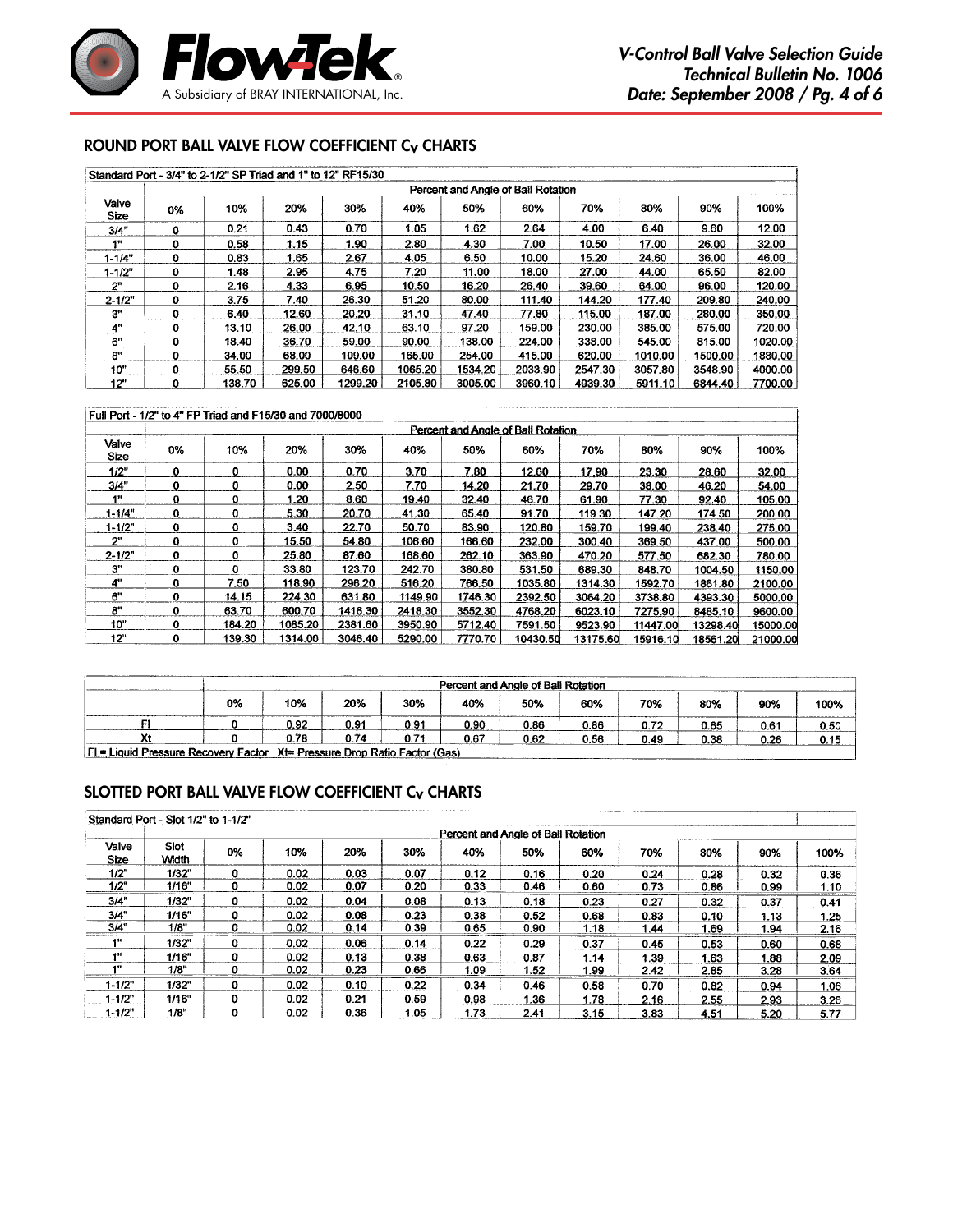

#### CONTROL TERMINOLOGY

Absolute Pressure The total pressure measured from an absolute zero. It is the sum of gauge pressure and the prevailing atmospheric pressure. Expressed as psia 14.7 + gauge pressure (psi).

Actuator That part of an automatic control valve which causes the valve stem to move from a signal.

Ambient Temperature Rating Pressure, design or operations at ambient temperature.

**Booster Pump** Pump used in secondary loops of systems to raise pressure for that section of the system.

Calibration Adjustment of end points of control valve stroke/ position with respect to known signal.

Cavitation The forming and imploding of vapor bubbles in a liquid due to decreased, then increased, pressure as the liquid flows through a restriction.

Choked Flow The maximum flow that can occur through a valve without an increase in inlet (upstream) pressure. This occurs when critical pressure drop is achieved.

Compressible Fluids Capable of being compressed. Gas and Vapor are compressible fluids.

Control Loop An assembly of equipment designed to effect control of flow (the process) through a piping system. Includes the process, controller, measuring element and the control valve.

Control Valve The control element through which the fluid passes which adjusts the amount of its opening as directed by a controller to change the flow rate of the fluid.

Controller A device that has a variable output which causes a control valve to maintain the process within desired limits.

Critical Pressure Drop The pressure drop across a valve at which the media is just beginning to exit flash or cavitation (liquids) or sonic port velocity (gases).

Deadband The range through which an input signal can be varied without initiating a response.

Direct Acting A rotary control valve which opens with an increase in instrument signal (3 psi=closed, 15 psi=full open, 4 ma=closed, 20 ma=full open).

Direction of Flow The correct flow of the controlled fluid through the valve is usually indicated on the valve body. Most valves are bidirectional unless unidirectional as indicated.

Dynamic Pressure The pressure of a fluid resulting from its motion. Total Pressure - Static Pressure = Dynamic Pressure (Pump head).

End Fitting Part of the valve body that connects to the piping. Union, screwed, flared, sweat, and flanged are typical examples of end fittings.

Equal Percentage Characteristics An inherent flow characteristic that for equal increments of valve opening will give equal percentage changes of the previous existing flow

Flanged-End Connections A valve that connects to a pipe by bolting a flange on the valve to a flange on the pipe. Flanged connections are typically used on large valves.

Flashing Condition resulting when the pressure downstream of a control valve is less than the upstream vapor pressure causing part of the liquid to change to a vapor. In effect the liquid suddenly flashes to a vapor (precedes cavitation).

Flow Characteristic Relation between flow through the valve and percent travel as the valve is opened 0 and 100%.

Flow Characteristic, Inherent Flow characteristic when constant pressure drop is maintained across the valve.

Flow Characteristic, Installed Flow characteristic when pressure drop across the valve varies as dictated by flow and related system conditions.

Flow Coefficient, C<sub>v</sub> The number in U.S. gallons of water per minute at 60°F, that will flow through a given valve with pressure drop of 1 psi (also called capacity index).

Flow Rate The amount of fluid passing a given point per unit of time. Units are gallons per minute (gpm) for water and pounds per hour for steam.

Full Port Maximum flow capacity possible for particular end fitting size, or valve seat diameter.

Gain Measure of change in output expressed as a ratio to change in input for a control device. (Normally refers to positioners).

Gauge Pressure Pounds per square inch (psi) as read on a gauge.

GPM Gallons per minute.

Hunting An undesirable oscillation in valve position, persisting after external stimuli are removed.

**Hysteresis** The maximum difference in output valve for any single input valve during a calibration cycle, excluding errors due to deadband.

Incompressible Description of liquids, because their change in volume due to pressure is negligible.

I/P Transducer a device which takes a signal measured in current and changes it into a signal measured pressure (converts 4-20 ma to 3-15 psi).

Laminar Flow Also known as viscous or streamlined flow. A nonturbulent flow regime in which the stream filaments glide along the pipe axially with essentially no transverse mixing.

Linear Characteristic An inherent flow characteristic that can be represented by a straight line on a plot of flow versus percent opening. Equal increments of travel yield equal increments of flow at a constant pressure drop.

Maximum Pressure and Temperature The maximum pressure and temperature limitations of fluid flow that a valve can withstand. These ratings may be due to valve packing, body, disc material, or actuator limitations. The actual valve body ratings are exclusively for the valve body and the maximum pressure and temperature ratings are for the complete valve (body and trim).

Mixing Valve Three way valve having two inlets and one outlet. The proportion of the fluid entering each of the two outlets can be varied by moving the valve stem. Not suitable for diverting applications.

Normally Closed (N.C.) Condition of the valve upon a loss of power or control signal to the actuator. A valve which closes when the signal is removed.

Normally Open (N.O.) Condition of the valve upon a loss of power or control signal to the actuator. A valve which opens when the signal is removed.